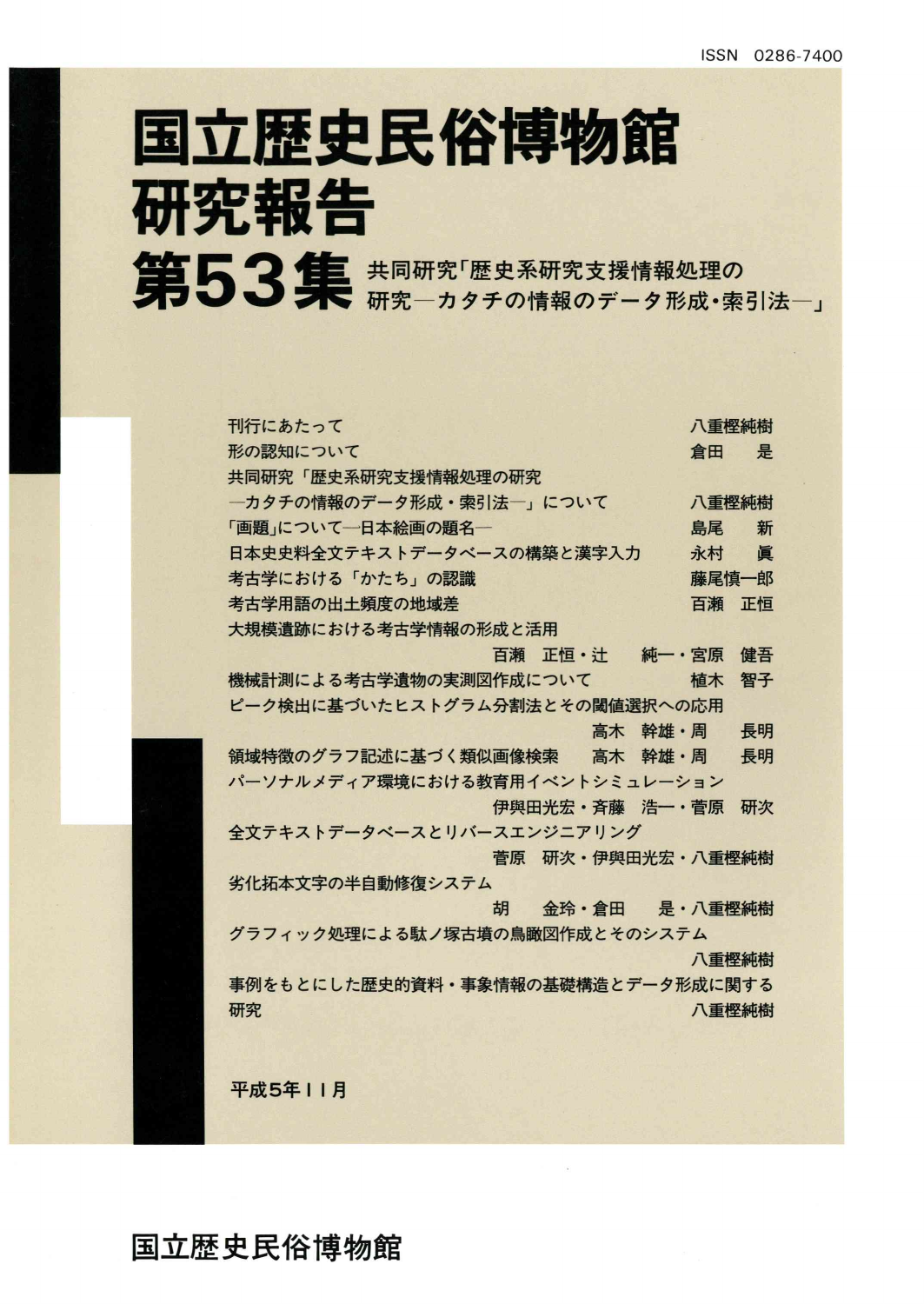## 国立歴史民俗博物館

### 研究報告

#### 第53集 共同研究「歴史系研究支援情報処理の研究<br>第53集 ——カタチの情報のデータ形成・索引法——」 目 次 **▒刊行にあたって…………………………………………………………………八重樫純樹**  $\boldsymbol{\mathit{1}}$ 3<br>7<br>17<br>29<br>49<br>7<br>93 ▒形の認知について…………………………………………………………………倉田 是 3 ▒共同研究「歴史系研究支援情報処理の研究……………………………………八重樫純樹  $\overline{7}$  一カタチの情報のデータ形成・索引法一」について 〉「画題」について一日本絵画の題名一………………・…・…………・………島尾 新 17 "日本史史料全文テキストデータベースの構築と漢字入力……………・…・……・永村 眞 29 **▒考古学における「かたち」の認識……………………………………………藤尾慎一郎** 49 ▒考古学用語の出土頻度の地域差……………………………………………………百瀬 正恒 77 一土器に関係した用語を中心に一 ▓大規模遺跡における考古学情報の形成と活用………………………百瀬 正恒・辻 純一<br>── 言誓吉門書立化財研究事は例として────────────────宮原 健吾 93 -- 京都市埋蔵文化財研究所を例として --S機械計測による考古学遺物の実測図作成について………………・・…………・…植木 智子 115 ◎▒ピーク検出に基づいたヒストグラム分割法と……………………高木 幹雄・周 長明 141 その閾値選択への応用 **▒領域特徴のグラフ記述に基づく類似画像検索……………………高木 幹雄・周 長明** 161 ▒パーソナルメディア環境における………………………………………伊與田光宏・斉藤 浩一<br>──教育用イベントシミュレーション 菅原 研次 183 教育用イベントシミュレーション ※全文テキストデータベースとリバースエンジニアリング………菅原 研次・伊與田光宏<br>──文字列から意味を再生する技術── 199 - 文字列から意味を再生する技術-"劣化拓本文字の半自動修復システム………………・・………・……胡 金玲・倉田 是 227 八重樫純樹 ▒グラフィック処理による駄ノ塚古墳の鳥瞰図作成とそのシステム……………八重樫純樹 241 十事例をもとにした歴史的資料・事象情報の基礎構造とデータ形成に…………八重樫純樹 279 関する研究

平成5年11月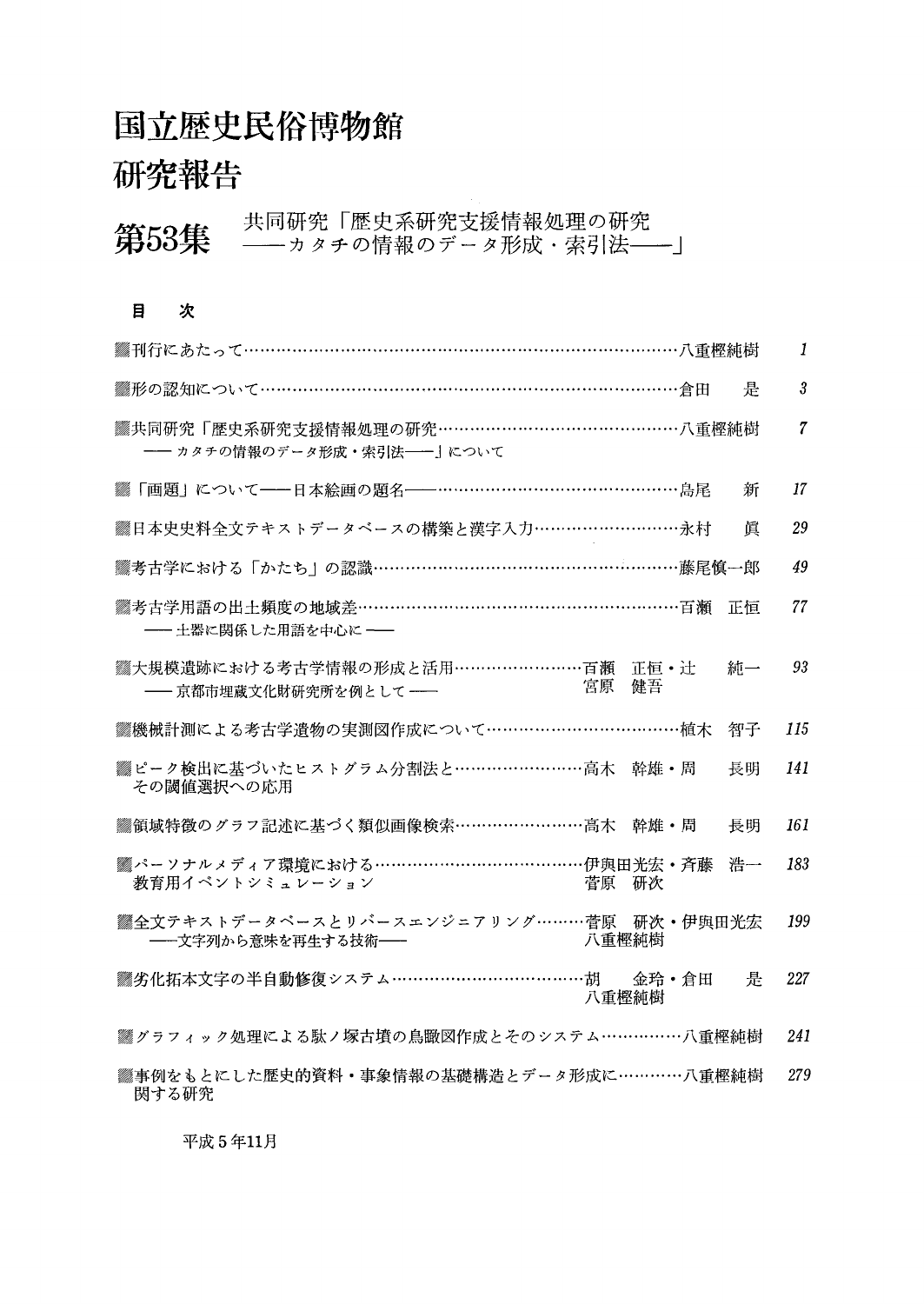#### Bulletin of

### the National Museum of

#### Japanese History

vol. 53 Joint Study on Information Processing to Assist Historical Studies -Data Formation of KATATI(ex. shape, form, etc.): Indexing Method

Contents:

| YAEGASHI, J.                   |                                                                     |    |  |  |  |
|--------------------------------|---------------------------------------------------------------------|----|--|--|--|
| KURATA, T.                     |                                                                     |    |  |  |  |
| YAEGASHI, J.                   | Outline of the Joint Study manufactured and 7                       |    |  |  |  |
| SHIMAO, A.                     | On Titles---- "Titles" of Japanese Paintings  17                    |    |  |  |  |
| NAGAMURA, M.                   | The Construction of a Full-text Database for Japanese               |    |  |  |  |
|                                |                                                                     | 29 |  |  |  |
| FUJIO, S.                      |                                                                     |    |  |  |  |
| MOMOSE, M.                     | Regional Differences in the Frequency of Appearance of Archaeo-     |    |  |  |  |
|                                | logical Terms - Mainly Regarding Terms Connected                    |    |  |  |  |
|                                |                                                                     | 77 |  |  |  |
|                                | MOMOSE, M. TSUJI, J. MIYAHARA, K.                                   |    |  |  |  |
|                                | Compilation and Utilization of Archaeological Information           |    |  |  |  |
|                                | in Large-scale Sites-Taking as an Example the Institute             |    |  |  |  |
|                                |                                                                     | 93 |  |  |  |
| UEKI, T.                       | Drawing up Ordnance Maps of Archaeological Sites by                 |    |  |  |  |
|                                |                                                                     |    |  |  |  |
| TAKAGI, M. ZHOU, C.            |                                                                     |    |  |  |  |
|                                | An Optimal Histogram Segmentation Method Using Peak                 |    |  |  |  |
|                                | Detection and Its Application to Threshold Selection  141           |    |  |  |  |
| TAKAGI, M. ZHOU, C.            |                                                                     |    |  |  |  |
|                                | Image Similarity Retrieval by Graph Description and                 |    |  |  |  |
|                                |                                                                     |    |  |  |  |
|                                | IYODA, M. SAITO, H. SUGAWARA, K.                                    |    |  |  |  |
|                                | Educational Event Simulation in the Personal Media Environment  183 |    |  |  |  |
|                                | SUGAWARA, K. IYODA, M. YAEGASHI, J.                                 |    |  |  |  |
|                                | Full Text Database and Reverse Engineering  199                     |    |  |  |  |
| HU, J. KURATA, T. YAEGASHI, J. |                                                                     |    |  |  |  |
|                                | A Semi-automatic Retouching System for Rubbed-copy                  |    |  |  |  |
|                                |                                                                     |    |  |  |  |
| YAEGASHI, J.                   | A Methodology and a System for the Drawing up of a                  |    |  |  |  |
|                                | Bird's-eye View of "Danotsuka Kofun", making use of                 |    |  |  |  |
|                                |                                                                     |    |  |  |  |
| YAEGASHI, J.                   | A Study on the Fundamental Structure and Formating                  |    |  |  |  |
|                                | Methodology of Data on the Information of Historical                |    |  |  |  |
|                                | Materials and Events, Based on Some Examples ………………… 279            |    |  |  |  |
| Nov. 1993                      |                                                                     |    |  |  |  |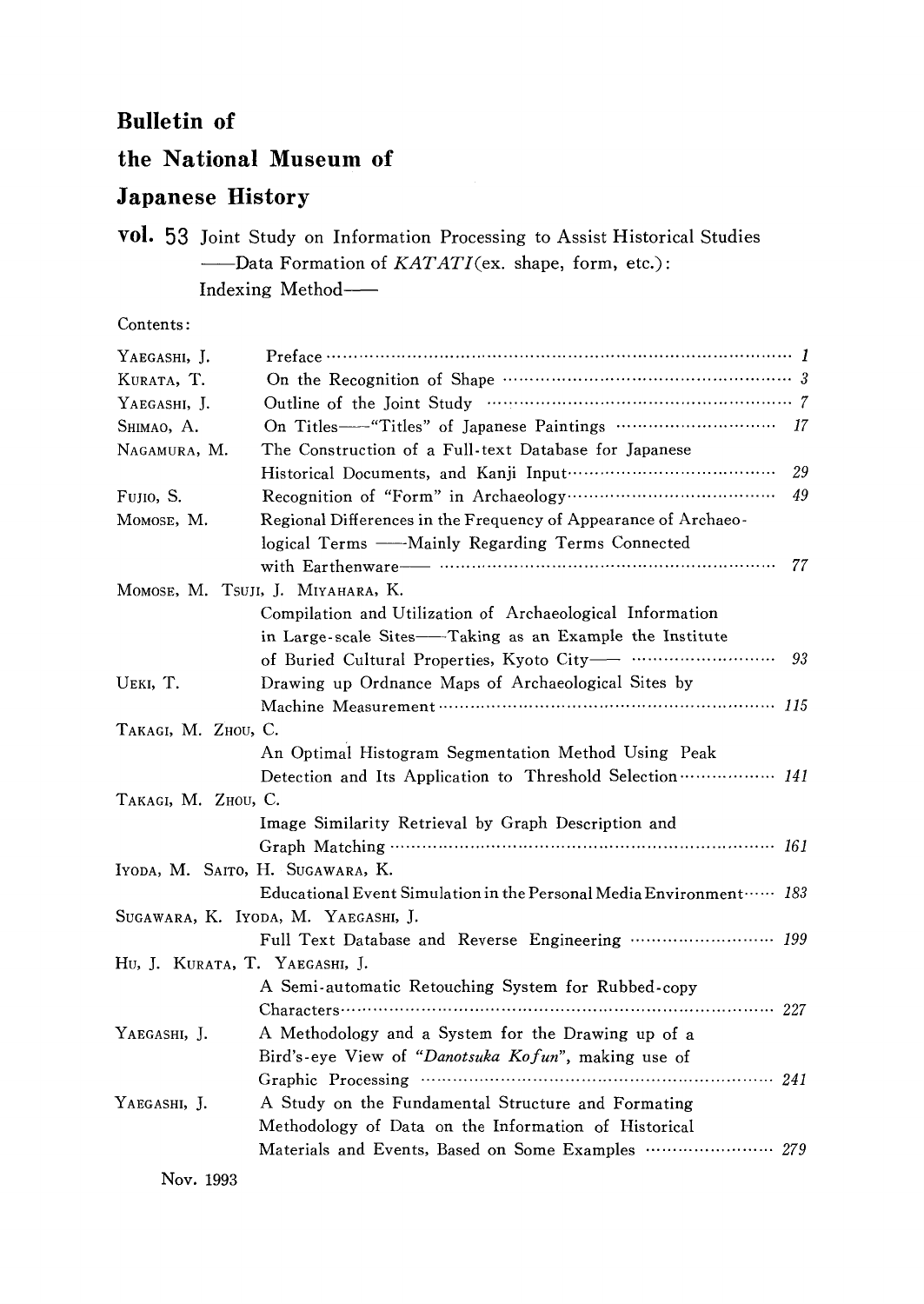|       | 国立歴史民俗博物館研究報告   |  |   | 第53集                                                       |
|-------|-----------------|--|---|------------------------------------------------------------|
|       | 平成 5 年11月 5 日 印 |  | 刷 |                                                            |
|       | 平成5年11月10日 発 行  |  |   | (非売品)                                                      |
| 編集・発行 |                 |  |   | 国立歴史民俗博物館<br>〒285 千葉県佐倉市城内町117<br>電 話 043-486-0123 (代表)    |
| 印     | 刷               |  |   | 第一法規出版株式会社<br>〒107 東京都港区南青山2―11―17<br>電 話 03-3404-2251(代表) |

©Printed in Japan Nov. 1993